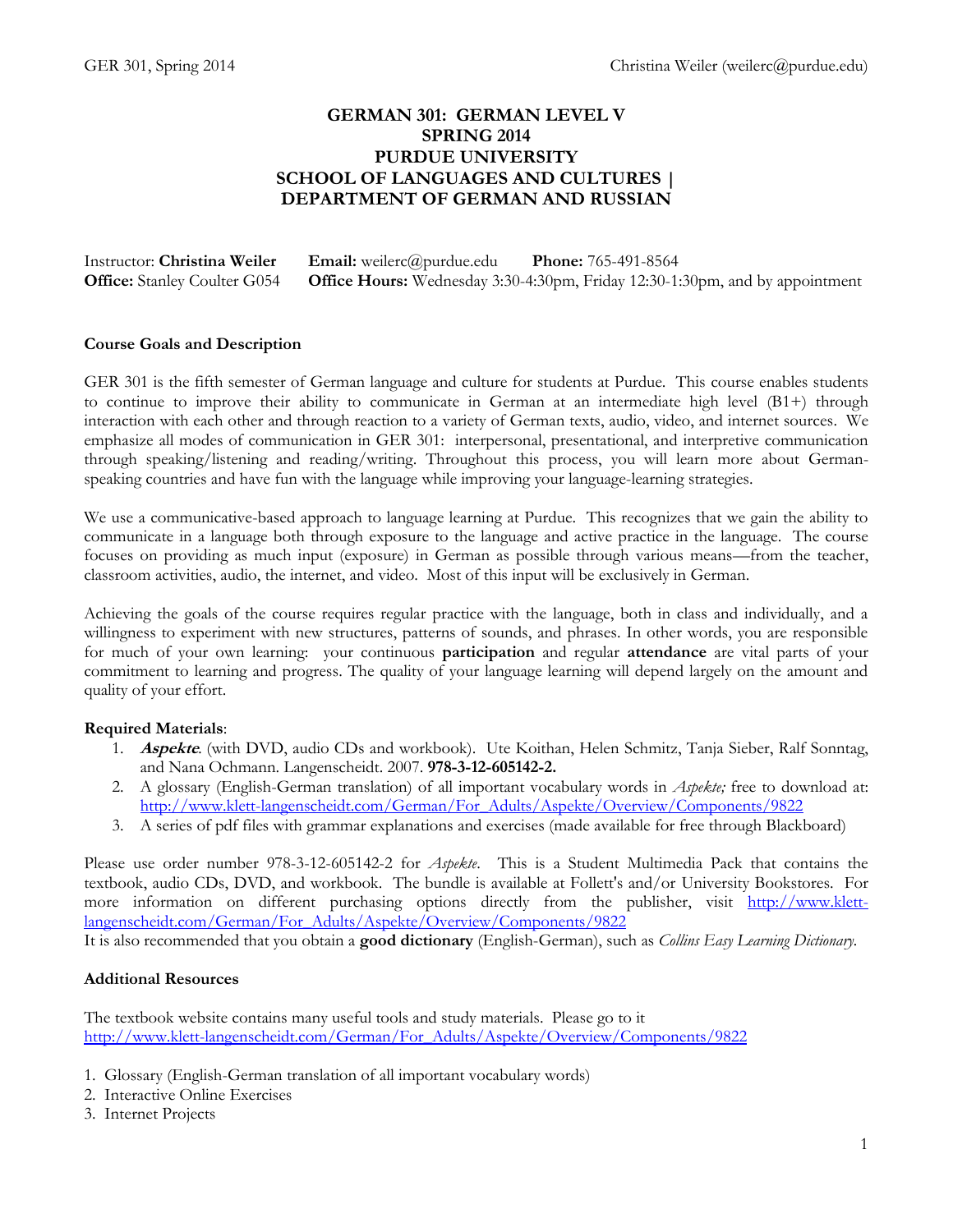#### **Blackboard Learn**

A copy of this syllabus and other important course information can be found on the course's Blackboard Learn page. Registered students can access their section's Blackboard Learn page by following the link to Blackboard Learn on the Purdue homepage and logging in with their Purdue career account. <http://www.itap.purdue.edu/learning/tools/blackboard/>

#### **Room Schedule**

| <b>GER 301</b> | M W F          |  |  |
|----------------|----------------|--|--|
| SC G040        | $1:30-2:20$ pm |  |  |

#### **Grading**

Overall course grades are calculated using the following course weighting system:

| 20%   |
|-------|
| 15%   |
| 10%   |
| 15%   |
| $1\%$ |
| 20%   |
| 19%   |
|       |

Grades will be calculated on the following scale:

| $A+=100\% - 98\%$ | $C+= 79.99 - 78$      |
|-------------------|-----------------------|
| $A = 97.99-93$    | $C = 77.99 - 73$      |
| $A = 92.99 - 90$  | $C_1 = 72.99 - 70$    |
| $B+ = 89.99 - 88$ | $D+ = 69.99-68$       |
| $B = 87.99 - 83$  | $D = 67.99 - 63$      |
| $B = 82.99 - 80$  | $D = 62.99 - 60$      |
|                   | $F = 59.99$ and below |

### **IMPORTANT GER 301 COURSE INFORMATION**

#### **Attendance Policy**

Class meets four times each week (M,W,F) for 50 minutes. Your attendance in this course is expected and required at every scheduled session. All absences will be treated as unexcused unless students request each absence to be excused in advance of, or as soon as possible after the absence in question.

#### **Excused Absences**

Absences may only be excused at the discretion of your instructor for legitimate personal / family / medical emergencies, or for university related events. Students must document their request to have an absence excused in a signed note to their instructor that includes the student's course and section, the date(s) of absences, and a concise explanation for the request. Each request will be reviewed on a case-by-case basis. The instructor reserves the right to limit the number of excused absences granted to any student in a semester.

#### **Unexcused Absences**

In the event of an **unexcused absence**, students forfeit the ability to submit/make-up any work completed during their absence (including quizzes, exams and projects). Students are, however, still responsible for finding out what information was covered in their absence. Instructors are not obligated to respond to students' emails regarding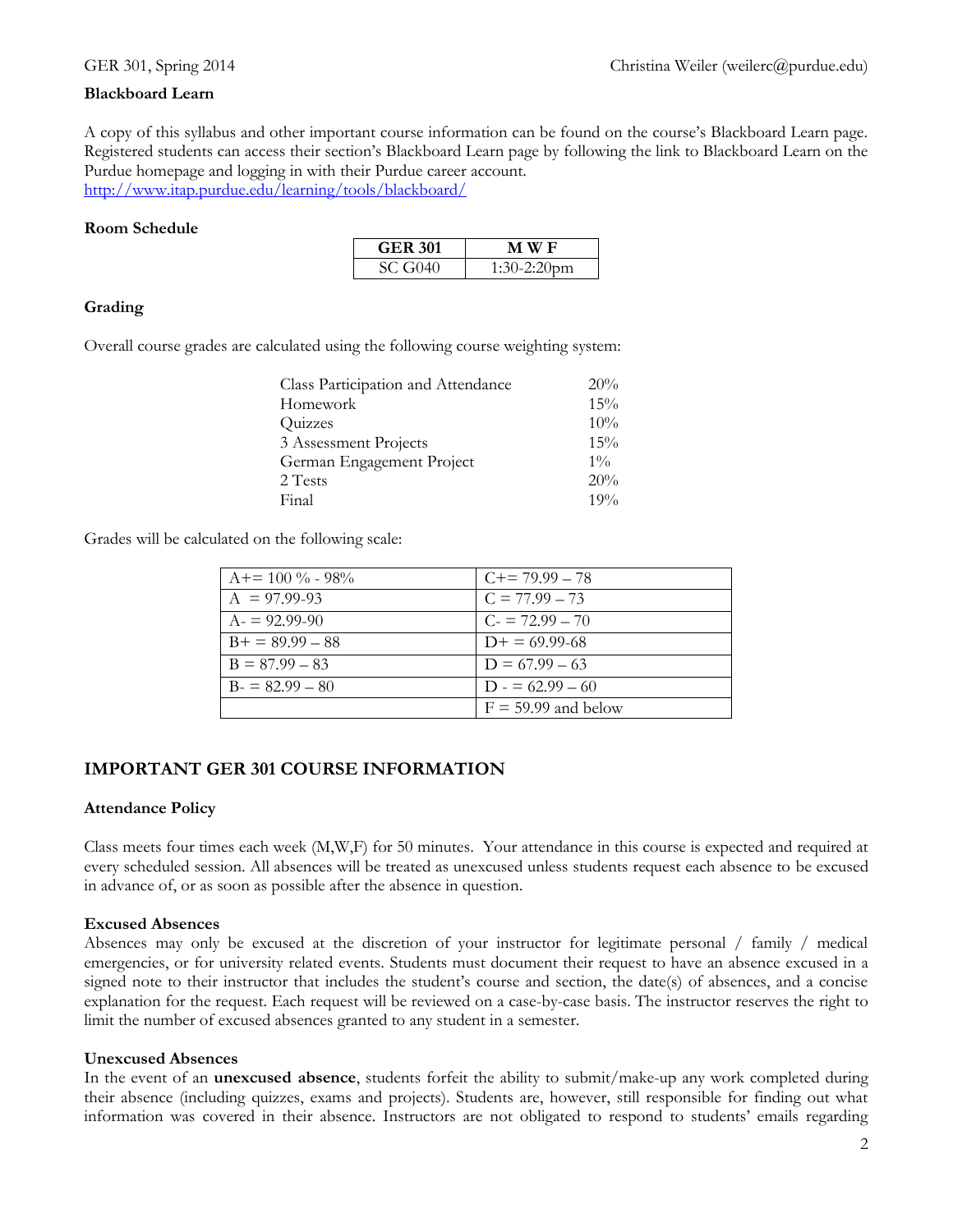information/missed work for unexcused absences. **Any student exceeding 7 unexcused absences will automatically receive a failing grade (F) for the course.** Students should monitor their absences throughout the semester.

## **Active Participation**

Students are expected to prepare all assigned work before each class in order to be able to actively participate. Your concentrated engagement in class activities and willingness to practice your skills by volunteering information in class are crucial in your development of your proficiency in German and to being successful in this course. It is not sufficient to simply be present in class. Your participation will be graded according to the criteria listed on page 5 of this syllabus.

Please respect your class and instructor by refraining from the use of electronic devices during class, unless otherwise instructed to do so. Help to reduce distractions by disabling audible notifications on your mobile devices during class.

### **Homework**

You should expect to spend **a minimum of one hour** preparing for the next day's German class by completing assigned work, and review of material and regular practice of vocabulary. Keep in mind that homework is 15% of your overall course grade (more than a full letter grade). Late homework will not be accepted.

#### **Quizzes**

Students will write short in-class quizzes on vocabulary and/or grammar from assigned material during each chapter. Quizzes may be announced or unannounced. If you miss a quiz due to an unexcused absence, you will receive a zero for that quiz. No make-up quizzes are allowed.

#### **Assessment Projects**

During the course of the semester, you will complete 3 projects that will assess your progress in writing and speaking. Students will write two in-class writing assessment projects that will engage key grammar and vocabulary from the textbook. Each assignment will coincide with the topic of the chapter that you are working on at that time. You will be allowed to use your textbook and/or a dictionary. In addition, there will be a speaking assessment where you will demonstrate knowledge of vocabulary and grammar extemporaneously.

### **German Engagement Project**

Over the course of the semester each student will be responsible for completing The German Engagement Project (1% of course grade), a task-based activity where students will actively engage with the German language, culture, or arts (film) for about 2-3 hours. Students will have the option of attending one of the Department of German and Russian's film screenings, attending two German coffee hour sessions, another departmental event such as a lecture, or participating in a German language research study that may be held in your course. Students can choose what they want to participate in, and will submit a short writing assignment that deals with their chosen activity. Your instructor will provide more details on the film and coffee hour schedules, as well as the activity that will accompany each task.

### **Tests and Final Exam**

There will two tests in GER 301. Each test will cover two chapters of the textbook and focus on listening, reading, vocabulary, grammar, and writing.

The final exam will be scheduled during Finals Week (May 4-10, 2014). It will cover grammar, vocabulary, reading, writing, and listening. It will be partly a test on the last two chapters of the semester and partly a cumulative assessment that covers the semester's material. Please do not make travel plans to travel until Purdue releases the final exam schedule.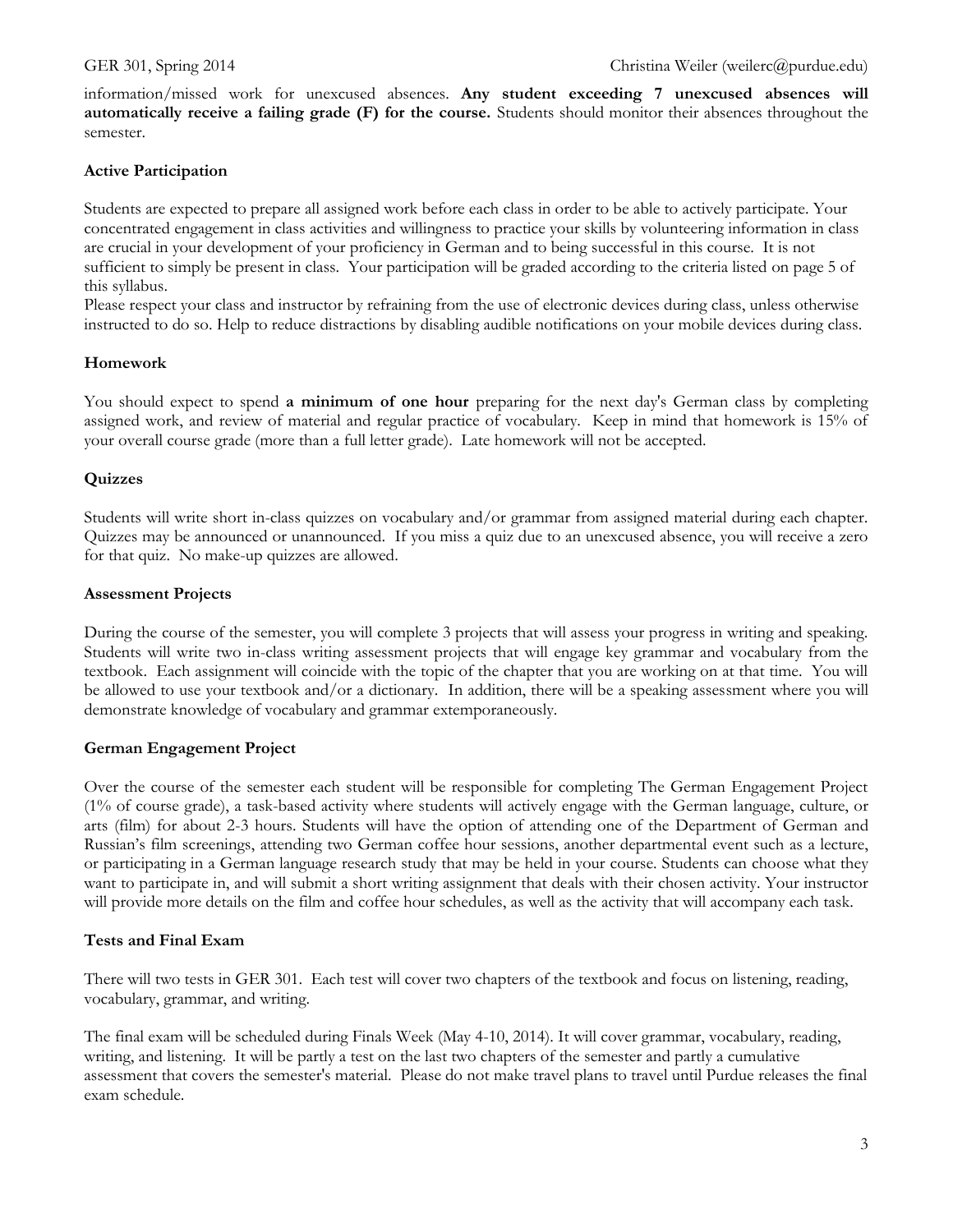## **Extra Credit**

Extra credit is available in this course for attending a German film screening (introduction/screening/short discussion; must sign attendance list) and completing a short writing assignment. Extra credit for film screenings is offered in parallel with the German Engagement Project (you may choose to view a film for the Engagement Project, and also attend a film for extra credit). Instructors will have more details on film schedules and extra credit activities. Students must turn in their extra credit activity no later than one week from the viewing of the film in order to be eligible. Students may only submit one extra credit activity (but are encouraged to attend all the films). For complete extra credit submissions, instructors will apply up the three points on students' final exam score.

#### **Academic Integrity**

The School of Languages and Cultures requires the same high level of academic honesty and integrity that Purdue University expects of its students. Therefore, you will be expected to turn in your own work, without help from others or the use of online translation engines/services.

All work submitted for this class must be entirely your own work completed for this course during this semester. Students are not allowed to use any translation service or software for any course work (unless instructed otherwise), and may not receive any help from others on any work for credit in this course.

Any student who cheats, copies work, commits plagiarism, or submits work that is otherwise not their own may be subject to punitive grading up to and including receiving a failing grade for the assignment or for the course grade. Cases of academic dishonesty may be referred to the Office of the Dean of Students for further adjudication and/or record keeping. For further information regarding student conduct, see Sections II and III of the Purdue University Regulations.

#### **Federal Compliance**

Students are respectfully reminded that instructors are unable to discuss specific grade information by e-mail to protect students' educational records in compliance with FERPA regulations.

In accordance with the Americans with Disabilities Act (ADA), all qualified students enrolled in this course are entitled to "reasonable accommodations." Any students with disabilities which could affect classroom performance should schedule an appointment to speak privately with the instructor before the end of the second week of classes.

#### **College of Liberal Arts Classroom Civility Statement**

Purdue University is committed to fostering diversity and inclusion and welcomes individuals of all ages, religions, sex, sexual orientations, races, nationalities, languages, military experience, disabilities, family statuses, gender identities and expressions, political views, and socioeconomic statuses. Please respect the different experiences, beliefs and values expressed by everyone in this course. Behaviors that threaten, harass, discriminate or that are disrespectful of others will not be tolerated. Inappropriate behaviors will be addressed with disciplinary action, which may include being referred to the Office of the Dean of Students. Please visit Purdue's Nondiscrimination policy for more information: [http://www.purdue.edu/purdue/ea\\_eou\\_statement.html](http://www.purdue.edu/purdue/ea_eou_statement.html)

#### **Emergency Situations**

In the event of a campus or medical emergency, course requirements, deadlines and grading percentages are subject to changes that may be necessitated by a revised semester calendar or other circumstances beyond the instructor's control. In such an event, monitor your @purdue email address, our course's Blackboard, and Purdue University's homepage for further information.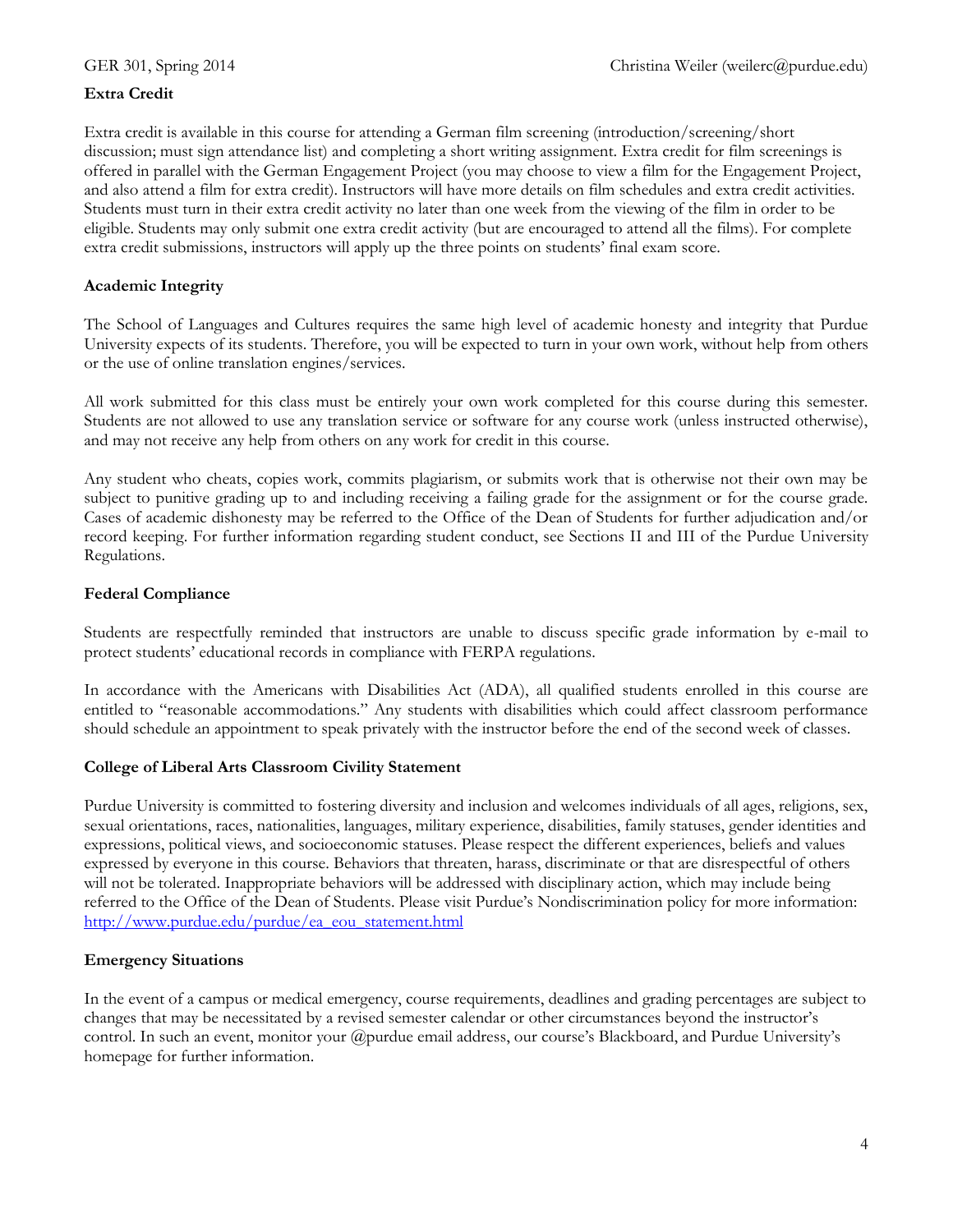## **GER 301 Participation Grading Criteria**

An **A** student:

- is on time and has all their materials with them
- $\bullet$  is attentive to what is going on in class
- always prepared for class
- displays a positive attitude and enthusiasm for the subject
- works well with other students in groups
- stays on-task when working in groups or alone
- asks questions when they do not understand something
- almost always volunteers to answer open questions (such as "Was hast du am Wochenende gemacht?" (what did you do this weekend?))
- almost always volunteers/answers when going over assigned work

## A **B** student:

- is almost always on-time and has their materials with them
- is attentive to what is going on in class
- $\bullet$  mostly prepared for class
- displays a positive attitude and shows interest in the subject
- works well with other students in groups
- stays on-task when working in groups or alone
- asks questions when they do not understand something
- sometimes volunteers to answer open questions
- sometimes volunteers/answers when going over assigned work

## A **C** student:

- is generally on time and has their materials with them
- is attentive to what is going on in class most of the time
- usually or sometimes prepared for class
- works ok with other students in groups
- sometimes gets off-task when working in groups
- $\bullet$  does the bare minimum when working alone
- does not ask questions when they do not understand something
- rarely volunteers to answer open questions
- almost never volunteers/answers when going over assigned work
- displays an indifferent attitude and is generally just a warm body

## A **D/F** student:

- is often late to class and often forgets to bring the necessary materials
- does not pay attention to what is going on in class
- usually does not prepare for class
- chats with other students when they are supposed to be doing group work
- does little or nothing when they are supposed to be working alone
- never volunteers to answer open questions
- never volunteers when going over assigned work
- is uncooperative in group work
- is disruptive to instructor and/or other students in the class
- displays an attitude that indicates that they would rather be anywhere else